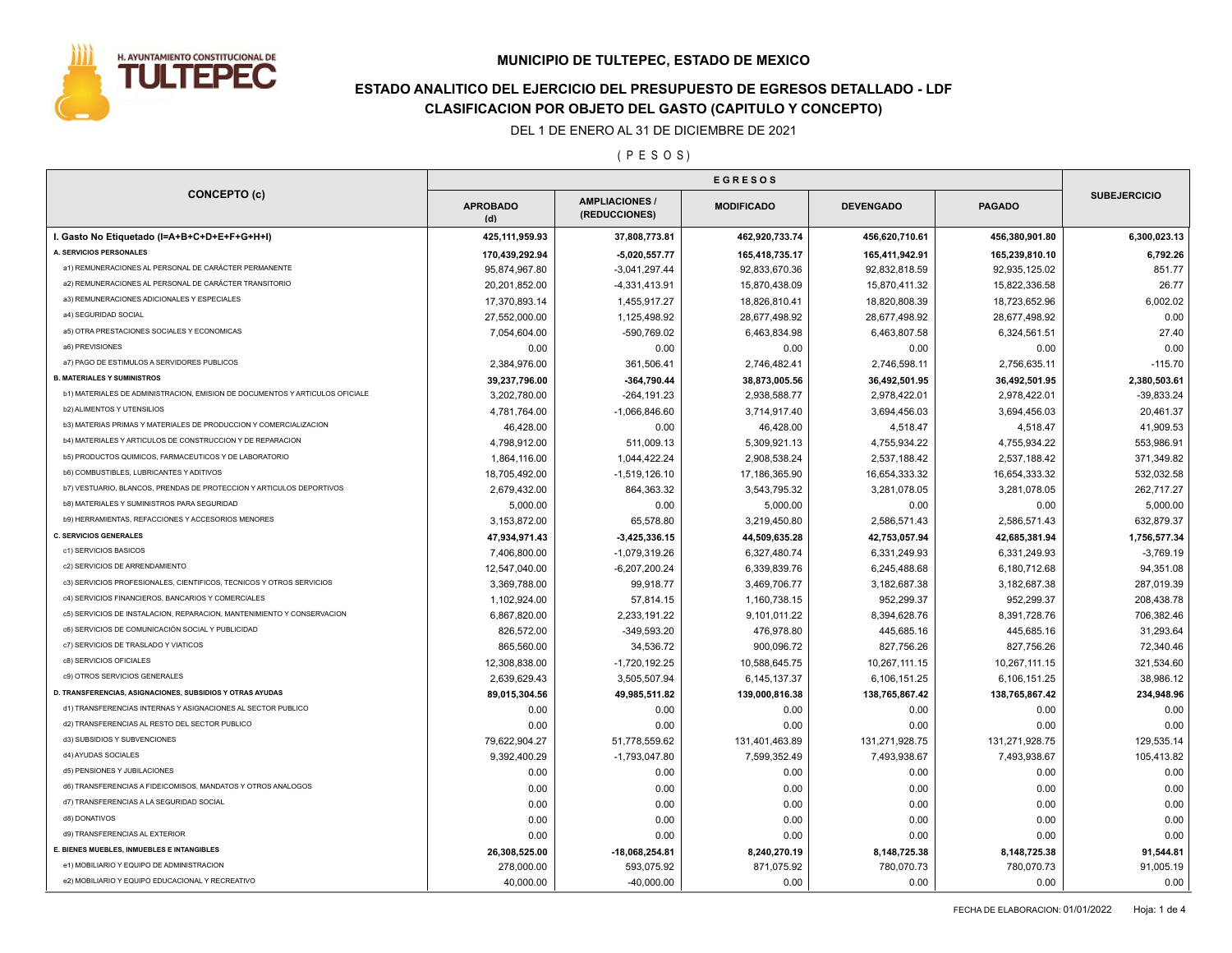

# **ESTADO ANALITICO DEL EJERCICIO DEL PRESUPUESTO DE EGRESOS DETALLADO - LDF CLASIFICACION POR OBJETO DEL GASTO (CAPITULO Y CONCEPTO)**

DEL 1 DE ENERO AL 31 DE DICIEMBRE DE 2021

( P E S O S )

| <b>CONCEPTO (c)</b>                                                                                            |                        |                                      |                   |                  |                |                     |
|----------------------------------------------------------------------------------------------------------------|------------------------|--------------------------------------|-------------------|------------------|----------------|---------------------|
|                                                                                                                | <b>APROBADO</b><br>(d) | <b>AMPLIACIONES</b><br>(REDUCCIONES) | <b>MODIFICADO</b> | <b>DEVENGADO</b> | <b>PAGADO</b>  | <b>SUBEJERCICIO</b> |
| e3) EQUIPO E INSTRUMENTAL MEDICO Y DE LABORATORIO                                                              | 0.00                   | 0.00                                 | 0.00              | 0.00             | 0.00           | 0.00                |
| e4) VEHICULOS Y EQUIPO DE TRANSPORTE                                                                           | 5,190,525.00           | $-3,021,859.00$                      | 2,168,666.00      | 2,168,666.00     | 2,168,666.00   | 0.00                |
| e5) EQUIPO DE DEFENSA Y SEGURIDAD                                                                              | 0.00                   | 0.00                                 | 0.00              | 0.00             | 0.00           | 0.00                |
| e6) MAQUINARIA, OTROS EQUIPOS Y HERRAMIENTAS                                                                   | 800,000.00             | $-800,000.00$                        | 0.00              | 0.00             | 0.00           | 0.00                |
| e7) ACTIVOS BIOLOGICOS                                                                                         | 0.00                   | 0.00                                 | 0.00              | 0.00             | 0.00           | 0.00                |
| e8) BIENES INMUEBLES                                                                                           | 20,000,000.00          | -14,799,471.73                       | 5,200,528.27      | 5,199,988.65     | 5,199,988.65   | 539.62              |
| e9) ACTIVOS INTANGIBLES                                                                                        | 0.00                   | 0.00                                 | 0.00              | 0.00             | 0.00           | 0.00                |
| F. INVERSION PUBLICA                                                                                           | 23,788,070.00          | 15,904,311.97                        | 39,692,381.97     | 37,862,725.82    | 37,862,725.82  | 1,829,656.15        |
| f1) OBRA PUBLICA EN BIENES DE DOMINIO PUBLICO                                                                  | 23,713,670.00          | 13,150,741.47                        | 36,864,411.47     | 35,034,755.32    | 35,034,755.32  | 1,829,656.15        |
| f2) OBRA PUBLICA EN BIENES PROPIOS                                                                             | 74,400.00              | 2,753,570.50                         | 2,827,970.50      | 2,827,970.50     | 2,827,970.50   | 0.00                |
| f3) PROYECTOS PRODUCTIVOS Y ACCIONES DE FOMENTO                                                                | 0.00                   | 0.00                                 | 0.00              | 0.00             | 0.00           | 0.00                |
| <b>G. INVERSIONES FINANCIERAS Y OTRAS PROVISIONES</b>                                                          | 0.00                   | 0.00                                 | 0.00              | 0.00             | 0.00           | 0.00                |
| g1) INVERSIONES PARA EL FOMENTO DE ACTIVIDADES PRODUCTIVAS                                                     | 0.00                   | 0.00                                 | 0.00              | 0.00             | 0.00           | 0.00                |
| g2) ACCIONES Y PARTICIPACIONES DE CAPITAL                                                                      | 0.00                   | 0.00                                 | 0.00              | 0.00             | 0.00           | 0.00                |
| g3) COMPRA DE TITULOS Y VALORES                                                                                | 0.00                   | 0.00                                 | 0.00              | 0.00             | 0.00           | 0.00                |
| g4) CONCESION DE PRESTAMOS                                                                                     | 0.00                   | 0.00                                 | 0.00              | 0.00             | 0.00           | 0.00                |
| g5) INVERSIONES EN FIDEICOMISOS, MANDATOS Y OTROS ANALOGOS<br>FIDEICOMISO DE DESASTRES NATURALES (INFORMATIVO) | 0.00                   | 0.00                                 | 0.00              | 0.00             | 0.00           | 0.00                |
| g6) OTRAS INVERSIONES FINANCIERAS                                                                              | 0.00                   | 0.00                                 | 0.00              | 0.00             | 0.00           | 0.00                |
| g7) PROVISIONES PARA CONTINGENCIAS Y OTRAS EROGACIONES ESPECIALES                                              | 0.00                   | 0.00                                 | 0.00              | 0.00             | 0.00           | 0.00                |
| H. PARTICIPACIONES Y APORTACIONES                                                                              | 0.00                   | 0.00                                 | 0.00              | 0.00             | 0.00           | 0.00                |
| h1) PARTICIPACIONES                                                                                            | 0.00                   | 0.00                                 | 0.00              | 0.00             | 0.00           | 0.00                |
| h2) APORTACIONES                                                                                               | 0.00                   | 0.00                                 | 0.00              | 0.00             | 0.00           | 0.00                |
| h3) CONVENIOS                                                                                                  | 0.00                   | 0.00                                 | 0.00              | 0.00             | 0.00           | 0.00                |
| I. DEUDA PUBLICA                                                                                               | 28,388,000.00          | $-1,202,110.81$                      | 27,185,889.19     | 27,185,889.19    | 27,185,889.19  | 0.00                |
| i1) AMORTIZACION DE LA DEUDA PUBLICA                                                                           | 1,320,000.00           | 3,645,515.29                         | 4,965,515.29      | 4,965,515.29     | 4,965,515.29   | 0.00                |
| i2) INTERESES DE LA DEUDA PUBLICA                                                                              | 6,360,000.00           | $-2,343,161.17$                      | 4,016,838.83      | 4,016,838.83     | 4,016,838.83   | 0.00                |
| i3) COMISIONES DE LA DEUDA PUBLICA                                                                             | 0.00                   | 0.00                                 | 0.00              | 0.00             | 0.00           | 0.00                |
| i4) GASTOS DE LA DEUDA PUBLICA                                                                                 | 0.00                   | 0.00                                 | 0.00              | 0.00             | 0.00           | 0.00                |
| i5) COSTO POR COBERTURAS                                                                                       | 0.00                   | 0.00                                 | 0.00              | 0.00             | 0.00           | 0.00                |
| i6) APOYOS FINANCIEROS                                                                                         | 0.00                   | 0.00                                 | 0.00              | 0.00             | 0.00           | 0.00                |
| i7) ADEUDOS DE EJERCICIOS FISCALES ANTERIORES (ADEFAS)                                                         | 20,708,000.00          | $-2,504,464.93$                      | 18,203,535.07     | 18,203,535.07    | 18,203,535.07  | 0.00                |
| II. Gasto Etiquetado (II=A+B+C+D+E+F+G+H+I)                                                                    | 183,180,725.03         | 2,450,419.20                         | 185,631,144.23    | 184,232,735.62   | 183,065,770.50 | 1,398,408.61        |
| A. SERVICIOS PERSONALES                                                                                        | 30,789,898.83          | 733,880.67                           | 31,523,779.50     | 30,604,001.13    | 30,604,001.13  | 919,778.37          |
| a1) REMUNERACIONES AL PERSONAL DE CARÁCTER PERMANENTE                                                          | 26,541,498.83          | -568,837.26                          | 25,972,661.57     | 25,264,982.62    | 25,264,982.62  | 707,678.95          |
| a2) REMUNERACIONES AL PERSONAL DE CARÁCTER TRANSITORIO                                                         | 0.00                   | 0.00                                 | 0.00              | 0.00             | 0.00           | 0.00                |
| a3) REMUNERACIONES ADICIONALES Y ESPECIALES                                                                    | 4,226,800.00           | 2.627.64                             | 4,229,427.64      | 4,017,328.22     | 4,017,328.22   | 212,099.42          |
| a4) SEGURIDAD SOCIAL                                                                                           | 0.00                   | 1,271,690.29                         | 1,271,690.29      | 1,271,690.29     | 1,271,690.29   | 0.00                |
| a5) OTRA PRESTACIONES SOCIALES Y ECONOMICAS                                                                    | 21,600.00              | 28,400.00                            | 50,000.00         | 50,000.00        | 50,000.00      | 0.00                |
| a6) PREVISIONES                                                                                                | 0.00                   | 0.00                                 | 0.00              | 0.00             | 0.00           | 0.00                |
| a7) PAGO DE ESTIMULOS A SERVIDORES PUBLICOS                                                                    | 0.00                   | 0.00                                 | 0.00              | 0.00             | 0.00           | 0.00                |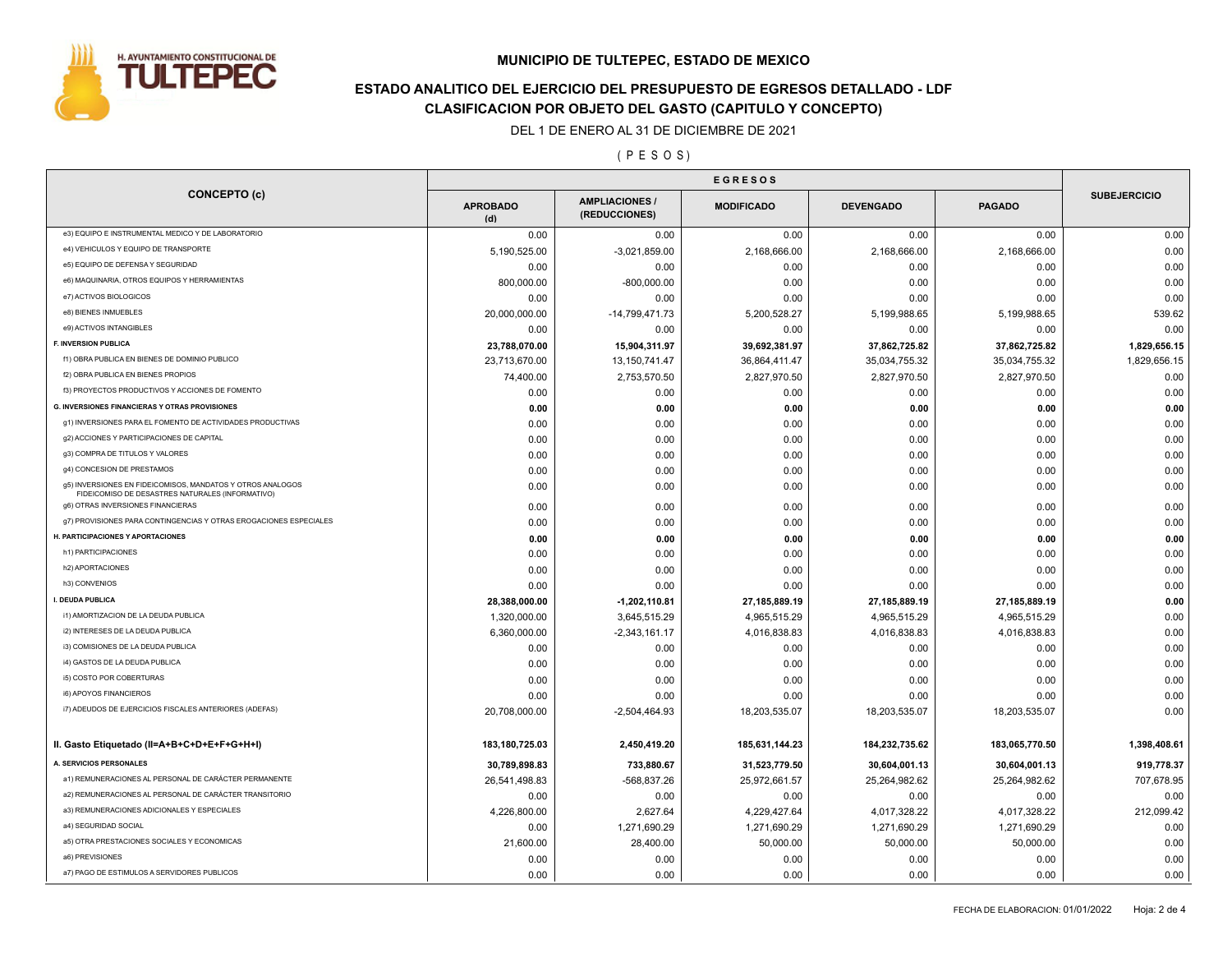

# **ESTADO ANALITICO DEL EJERCICIO DEL PRESUPUESTO DE EGRESOS DETALLADO - LDF CLASIFICACION POR OBJETO DEL GASTO (CAPITULO Y CONCEPTO)**

DEL 1 DE ENERO AL 31 DE DICIEMBRE DE 2021

( P E S O S )

| <b>CONCEPTO (c)</b>                                                                           |                        |                                        |                   |                  |               |                     |
|-----------------------------------------------------------------------------------------------|------------------------|----------------------------------------|-------------------|------------------|---------------|---------------------|
|                                                                                               | <b>APROBADO</b><br>(d) | <b>AMPLIACIONES /</b><br>(REDUCCIONES) | <b>MODIFICADO</b> | <b>DEVENGADO</b> | <b>PAGADO</b> | <b>SUBEJERCICIO</b> |
| <b>B. MATERIALES Y SUMINISTROS</b>                                                            | 1,531,813.81           | 2,769,110.14                           | 4,300,923.95      | 3,800,364.75     | 3,800,364.75  | 500,559.20          |
| b1) MATERIALES DE ADMINISTRACION, EMISION DE DOCUMENTOS Y ARTICULOS OFICIALE                  | 0.00                   | 0.00                                   | 0.00              | 0.00             | 0.00          | 0.00                |
| <b>b2) ALIMENTOS Y UTENSILIOS</b>                                                             | 1,029,613.81           | 2,386.19                               | 1,032,000.00      | 1,032,000.00     | 1,032,000.00  | 0.00                |
| b3) MATERIAS PRIMAS Y MATERIALES DE PRODUCCION Y COMERCIALIZACION                             | 0.00                   | 0.00                                   | 0.00              | 0.00             | 0.00          | 0.00                |
| b4) MATERIALES Y ARTICULOS DE CONSTRUCCION Y DE REPARACION                                    | 0.00                   | 21,504.08                              | 21,504.08         | 21,504.08        | 21,504.08     | 0.00                |
| b5) PRODUCTOS QUIMICOS, FARMACEUTICOS Y DE LABORATORIO                                        | 0.00                   | 0.00                                   | 0.00              | 0.00             | 0.00          | 0.00                |
| <b>b6) COMBUSTIBLES, LUBRICANTES Y ADITIVOS</b>                                               | 0.00                   | 2,745,219.87                           | 2,745,219.87      | 2,745,219.87     | 2,745,219.87  | 0.00                |
| b7) VESTUARIO, BLANCOS, PRENDAS DE PROTECCION Y ARTICULOS DEPORTIVOS                          | 302,200.00             | 0.00                                   | 302,200.00        | 1,513.80         | 1,513.80      | 300,686.20          |
| <b>b8) MATERIALES Y SUMINISTROS PARA SEGURIDAD</b>                                            | 200,000.00             | 0.00                                   | 200,000.00        | 0.00             | 0.00          | 200,000.00          |
| b9) HERRAMIENTAS, REFACCIONES Y ACCESORIOS MENORES                                            | 0.00                   | 0.00                                   | 0.00              | 127.00           | 127.00        | $-127.00$           |
| <b>C. SERVICIOS GENERALES</b>                                                                 | 83,814,381.38          | $-10,243,273.44$                       | 73,571,107.94     | 73,663,758.94    | 73,663,758.94 | $-92,651.00$        |
| c1) SERVICIOS BASICOS                                                                         | 82,801,316.38          | $-10,988,365.12$                       | 71,812,951.26     | 71,812,951.26    | 71,812,951.26 | 0.00                |
| c2) SERVICIOS DE ARRENDAMIENTO                                                                | 0.00                   | 0.00                                   | 0.00              | 0.00             | 0.00          | 0.00                |
| c3) SERVICIOS PROFESIONALES, CIENTIFICOS, TECNICOS Y OTROS SERVICIOS                          | 1,013,065.00           | 734,061.32                             | 1,747,126.32      | 1,837,161.32     | 1,837,161.32  | $-90,035.00$        |
| c4) SERVICIOS FINANCIEROS, BANCARIOS Y COMERCIALES                                            | 0.00                   | 10,078.36                              | 10,078.36         | 10,078.36        | 10,078.36     | 0.00                |
| c5) SERVICIOS DE INSTALACION, REPARACION, MANTENIMIENTO Y CONSERVACION                        | 0.00                   | 0.00                                   | 0.00              | 0.00             | 0.00          | 0.00                |
| c6) SERVICIOS DE COMUNICACIÓN SOCIAL Y PUBLICIDAD                                             | 0.00                   | 0.00                                   | 0.00              | 0.00             | 0.00          | 0.00                |
| c7) SERVICIOS DE TRASLADO Y VIATICOS                                                          | 0.00                   | 0.00                                   | 0.00              | 0.00             | 0.00          | 0.00                |
| c8) SERVICIOS OFICIALES                                                                       | 0.00                   | 0.00                                   | 0.00              | 0.00             | 0.00          | 0.00                |
| c9) OTROS SERVICIOS GENERALES                                                                 | 0.00                   | 952.00                                 | 952.00            | 3,568.00         | 3,568.00      | $-2,616.00$         |
| D. TRANSFERENCIAS, ASIGNACIONES, SUBSIDIOS Y OTRAS AYUDAS                                     | 565,412.09             | -325,664.00                            | 239,748.09        | 0.00             | 0.00          | 239,748.09          |
| d1) TRANSFERENCIAS INTERNAS Y ASIGNACIONES AL SECTOR PUBLICO                                  | 0.00                   | 0.00                                   | 0.00              | 0.00             | 0.00          | 0.00                |
| d2) TRANSFERENCIAS AL RESTO DEL SECTOR PUBLICO                                                | 0.00                   | 0.00                                   | 0.00              | 0.00             | 0.00          | 0.00                |
| d3) SUBSIDIOS Y SUBVENCIONES                                                                  | 565,412.09             | $-325,664.00$                          | 239,748.09        | 0.00             | 0.00          | 239,748.09          |
| d4) AYUDAS SOCIALES                                                                           |                        |                                        |                   |                  | 0.00          | 0.00                |
| d5) PENSIONES Y JUBILACIONES                                                                  | 0.00                   | 0.00                                   | 0.00              | 0.00             |               |                     |
| d6) TRANSFERENCIAS A FIDEICOMISOS, MANDATOS Y OTROS ANALOGOS                                  | 0.00                   | 0.00                                   | 0.00              | 0.00             | 0.00          | 0.00                |
| d7) TRANSFERENCIAS A LA SEGURIDAD SOCIAL                                                      | 0.00                   | 0.00                                   | 0.00              | 0.00             | 0.00          | 0.00                |
| d8) DONATIVOS                                                                                 | 0.00                   | 0.00                                   | 0.00              | 0.00             | 0.00          | 0.00                |
| d9) TRANSFERENCIAS AL EXTERIOR                                                                | 0.00                   | 0.00                                   | 0.00              | 0.00             | 0.00          | 0.00                |
|                                                                                               | 0.00                   | 0.00                                   | 0.00              | 0.00             | 0.00          | 0.00                |
| E. BIENES MUEBLES, INMUEBLES E INTANGIBLES                                                    | 0.00                   | 0.00                                   | 0.00              | 0.00             | 0.00          | 0.00                |
| e1) MOBILIARIO Y EQUIPO DE ADMINISTRACION<br>e2) MOBILIARIO Y EQUIPO EDUCACIONAL Y RECREATIVO | 0.00                   | 0.00                                   | 0.00              | 0.00             | 0.00          | 0.00                |
|                                                                                               | 0.00                   | 0.00                                   | 0.00              | 0.00             | 0.00          | 0.00                |
| e3) EQUIPO E INSTRUMENTAL MEDICO Y DE LABORATORIO                                             | 0.00                   | 0.00                                   | 0.00              | 0.00             | 0.00          | 0.00                |
| e4) VEHICULOS Y EQUIPO DE TRANSPORTE                                                          | 0.00                   | 0.00                                   | 0.00              | 0.00             | 0.00          | 0.00                |
| e5) EQUIPO DE DEFENSA Y SEGURIDAD                                                             | 0.00                   | 0.00                                   | 0.00              | 0.00             | 0.00          | 0.00                |
| e6) MAQUINARIA, OTROS EQUIPOS Y HERRAMIENTAS                                                  | 0.00                   | 0.00                                   | 0.00              | 0.00             | 0.00          | 0.00                |
| e7) ACTIVOS BIOLOGICOS                                                                        | 0.00                   | 0.00                                   | 0.00              | 0.00             | 0.00          | 0.00                |
| e8) BIENES INMUEBLES                                                                          | 0.00                   | 0.00                                   | 0.00              | 0.00             | 0.00          | 0.00                |
| e9) ACTIVOS INTANGIBLES                                                                       | 0.00                   | 0.00                                   | 0.00              | 0.00             | 0.00          | 0.00                |
| F. INVERSION PUBLICA                                                                          | 51,494,759.27          | 2,347,970.23                           | 53,842,729.50     | 54,539,327.53    | 53,372,362.41 | -696,598.03         |
| f1) OBRA PUBLICA EN BIENES DE DOMINIO PUBLICO                                                 | 49,529,513.27          | 3,582,239.95                           | 53, 111, 753. 22  | 54,490,066.93    | 53,323,101.81 | $-1,378,313.71$     |